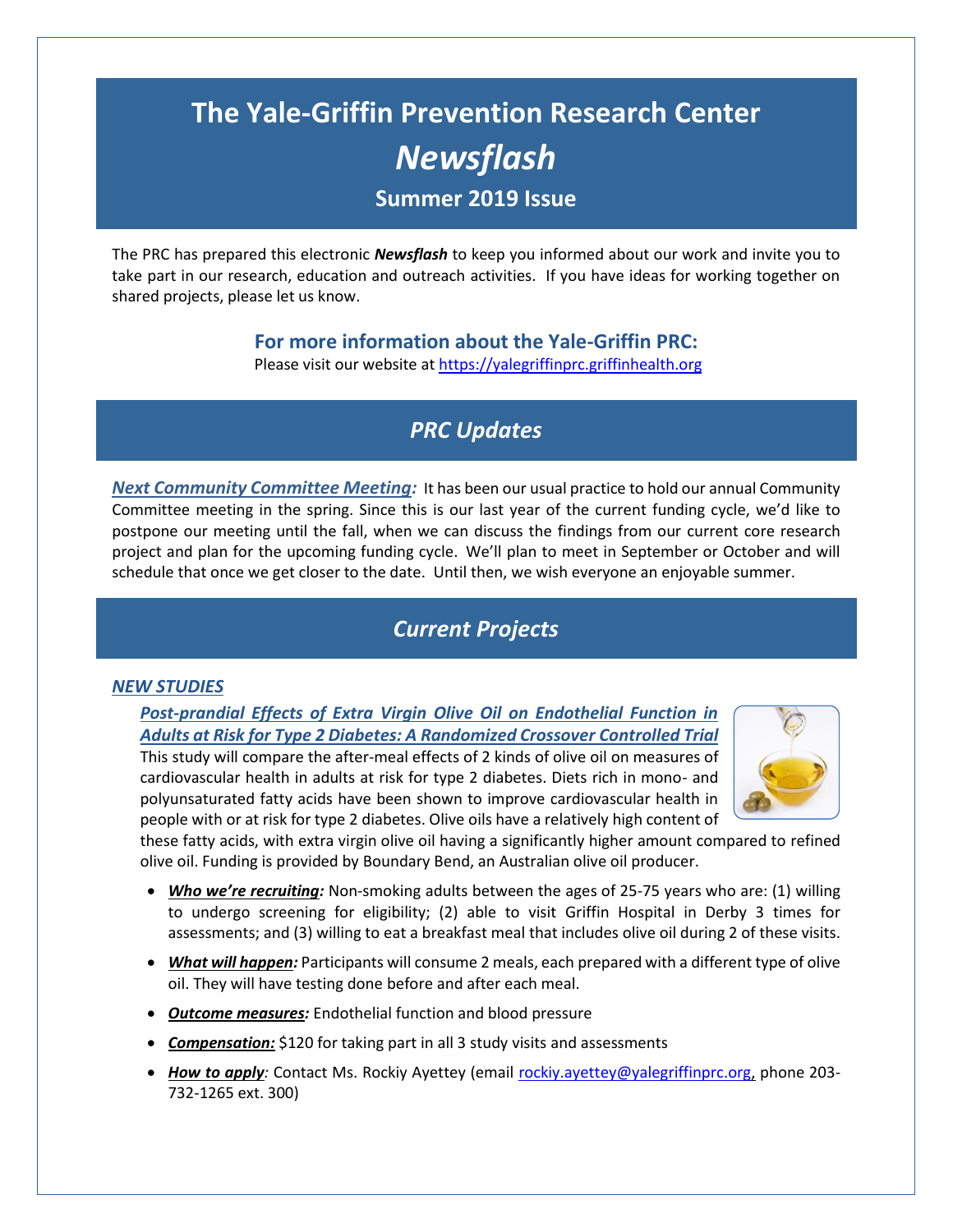#### *Identifying and Overcoming the Impediments to Breastfeeding for Mothers with Diabetes*

Kim Doughty, MPH, PhD of the PRC and Sarah Taylor, MD, a neonatologist and associate professor of Pediatrics at the Yale School of Medicine, are conducting a two-year study to benefit women with gestational diabetes mellitus (GDM, which occurs during pregnancy) and their infants. Prior research has identified several potential benefits of breastfeeding for women with a history of GDM. These include: more stable blood glucose levels during pregnancy; improved insulin sensitivity during and after pregnancy; reduced risk of type 2 diabetes for several years after delivery; and slower early weight gain among their offspring. Despite established benefits of breastfeeding, there is evidence that women with GDM are less likely to initiate and continue breastfeeding due to less favorable attitudes toward breastfeeding, less perceived support, and less comfort with breastfeeding in front of others. This project will: (1) identify factors contributing to reduced breastfeeding initiation, duration, and exclusivity among women with GDM; (2) develop a screening tool to help clinicians identify women with GDM who need more breastfeeding support; and (3) develop interventions designed to address identified barriers. It is funded by a \$200,000 grant from the Allen Foundation.

#### *UPDATE – Community Health Opportunities Organized with Schools at the Epicenter (CHOOSE)*

Our core research project for this 5-year CDC funding cycle expands within/beyond VITAHLS school districts to include other health promotion "portals" as well in their respective communities.

*Physical Activity Resource Guide* **–** We have now completed the content and design of this online community portal. Active Valley CT: Your Active Lifestyle [Resource for the Lower Naugatuck Valley](http://avct.griffinhealth.org/) features free or low-cost physical activity resources in Ansonia, Beacon Falls, Derby, Naugatuck, Oxford, Seymour, and Shelton. It provides brief descriptions of selected resources, along with links to their official websites and driving directions on Google Maps. Users can search for



places to walk, run, hike, bike, swim, paddle a boat, play ball sports, or enjoy winter sports. The guide also features playgrounds, open fields, state parks, nature centers, parks & recreation departments, and senior centers. Our partners include the Naugatuck Valley Health District, the Naugatuck Valley Council of Governments (NVCOG), the Naugatuck River Greenway Committee, and the Valley YMCA. The NVCOG has contributed in-kind staffing and access to ESRI Story Map, a customized web app hosted in the ArcGIS Online Cloud that can be viewed on web browsers on computers, tablets and mobile phones. We are now conducting dissemination activities to promote awareness of this resource. For more information, contact Judy Treu at [judy.treu@yalegriffinprc.org.](mailto:judy.treu@yalegriffinprc.org)

### *Grant Proposals and Awards*

### *RECENTLY-SUBMITTED PROPOSALS*

### *The Impact of Consumption of Eggs in the Context of Plant-Based Diets on Diet Quality and Cardio-Metabolic Risk Factors in Adults at Risk for Type 2 Diabetes*

In May, we submitted a proposal to the Egg Nutrition Center for a randomized controlled study with 28 adults at risk for type 2 diabetes. It will compare the impact of including 2 eggs daily for 6 weeks in a plant-based diet, vs. excluding eggs from a plant-based diet, on diet quality, nutrient intake, and cardio-metabolic risk. Plant-based diets are recommended to reduce type 2 diabetes risk, as long as intake of protein and other nutrients such as Vitamin B12, iron, zinc, copper and selenium is adequate. Eggs are rich in high-quality protein, vitamins, and minerals, and are satiating, with the potential to regulate calorie intake, reduce body weight, and lead to improved diet quality.

*Relationships between Egg Intake in Infancy and Allergy, Growth, and Cognitive Disorders in Childhood*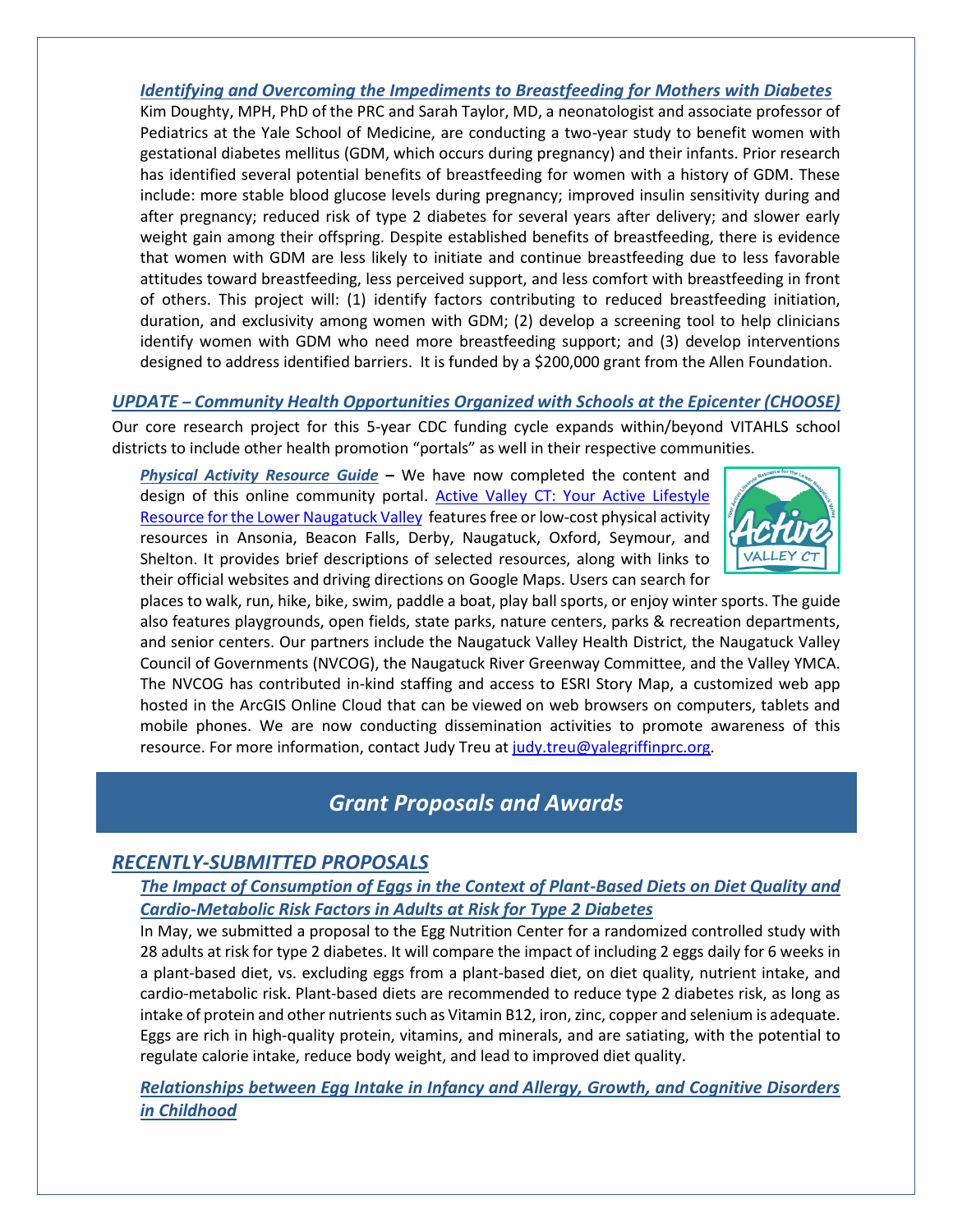In May, we submitted a proposal to the Egg Nutrition Center for a secondary analysis of data collected by other researchers from 2000 mother/child pairs across the U.S. from late pregnancy through the child's age of 12 months, and through age 6 years. It will investigate associations between frequency of egg consumption in infancy and growth and atopic disease (egg allergy, other food allergy, asthma, and/or eczema) at age 12 months and 6 years; and measures of cognitive disorder or impairment at 6 years. Benefits of egg intake for adults include increased satiety and neutral-to-protective effects on cardio-metabolic health. Less is known about the role of eggs in the diets of infants and young children. Egg consumption at ages 6-24 months has been associated with increased intake of choline, lutein and zeaxanthin, alpha-linolenic acid, vitamin B12, phosphorus, and selenium; and lower intake of added sugar. Many of these nutrients have implications for cognitive development.

### *UPCOMING SUBMISSION*

### *Effects of Pecan Consumption on Endothelial Function and Cardio-metabolic Risk Factors in Adults at Risk for Type 2 Diabetes*

In late June, we will submit a proposal to the American Pecan Council for a randomized crossover controlled trial to assess the impact of pecans on cardio-metabolic risk factors and diet quality in 28 adults at risk for Type 2 diabetes. Prior research attests to health benefits of consuming nuts. Pecans are rich in nutrients, minerals, antioxidants and vitamins that can help improve cardio-metabolic risk factors in people at risk for Type 2 diabetes. The study will include: (1) an acute phase to compare the effects of 2 similar meals (one without pecans, one with 60 grams of pecans); and (2) a control phase to compare the effects of 8 weeks of an ad libitum diet without nuts vs. an ad libitum diet that includes 60 grams of pecans each day. We hypothesize that including pecan nuts in the diet will result in net improvements in endothelial function, satiety, serum lipids, inflammation, body composition, body weight, waist circumference, insulin sensitivity, and diet quality in adults at risk for diabetes.

#### *Impact of Full-Fat Dairy Consumption in the Context of Dietary Patterns on Endothelial Function and Cardio-Metabolic Risk in Adults at Risk for Type 2 Diabetes*

At the invitation of the National Dairy Council, we are preparing a proposal for July submission. Our proposed randomized controlled parallel design study will compare the impact of including vs. excluding full-fat dairy products as part of the widely-endorsed Dietary Approaches to Stop Hypertension (DASH) diet. The DASH diet includes dairy products as part of its recommendations, but only those that are non-fat or low-fat, despite a lack of substantial evidence linking higher-fat dairy or saturated fat intake to cardio-metabolic risk. We plan to recruit 60 adults at risk for type 2 diabetes, and randomly assigned them to either include or exclude 3 daily servings of full-fat dairy foods as part of either their habitual diet or the DASH diet for an 8-week period. We will examine the impact of each treatment assignment on several markers of cardio-metabolic risk: endothelial function of the brachial artery; fasting glucose and insulin levels; waist circumference; body composition; satiety; lipid profile; blood pressure; C-reactive protein; diet quality; and physical activity.

## *Presentations*

**David Katz, MD, MPH, FACPM, FACP,** PRC Director, delivered the following presentations:

- April 1-5: Served as emcee at the Art and Science of Health Promotion conference in Hilton Head, SC.
- April 15: *The Truth About Food: Overall Pattern of Chronic Diseases in Modern Societies,* 2019 Kosuna Distinguished Lecture Series at University of California at Davis, CA.
- April 22: Keynote presentation: *Digital Delivery of Lifestyle Medicine and Preventive Medicine* at the 2019 Asian Society of Lifestyle Medicine Conference in Seoul, South Korea.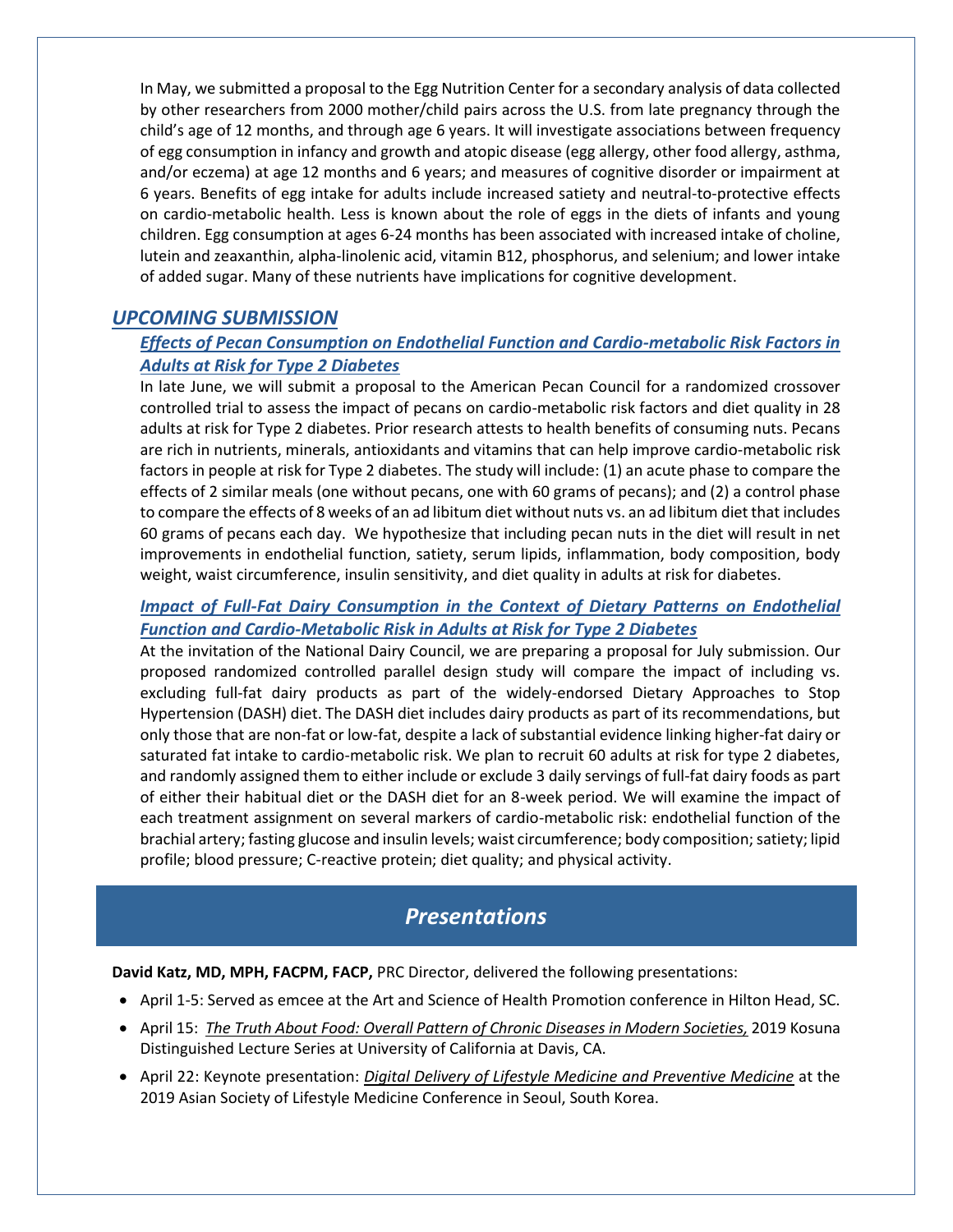- April 23: *Lifestyle IS Medicine, Lifestyle AS Medicine* at the 2019 Asian Society of Lifestyle Medicine Conference in Seoul, South Korea.
- May 7: *The Truth about Food: Why Pandas Eat Bamboo and People Get Bamboozled,* National Speaker Series sponsored by Lee Health Healthy Life Centers, Fort Myers, FL.
- May 13: *Debate: Are Vegetarians Healthier Than Omnivores*? The Soho Forum, Manhattan.
- May 16: Keynote presentation: *Food for Our Future: Taking Responsibility at the Crossroads of Personal and Planetary Health* at the inVIVO Planetary Health 8th Annual Conference, Detroit, MI.
- May 22: Keynote presentation at the Virgin Pulse Thrive Summit in New Orleans, LA.

**Kim Doughty, MPH, PhD,** VITAHLS Coordinator**,** presented findings of our Fruit and Vegetable prescription study on June 10<sup>th</sup> at the American Society for Nutrition's annual conference in Baltimore, MD.

### *Publications*

- **Katz DL, Doughty KN,** Geagan K, Jenkins DA, Gardner CD. *Perspective: The Public Health Case for Modernizing the Definition of Protein Quality*. Adv Nutr. 2019 May 8. pii: nmz023. doi: 10.1093/advances/nmz023. [Epub ahead of print]
- **Njike VY,** Costales VC, Petraro P, Annam R, Yarandi N, **Katz DL.** *The Resulting Variation in Nutrient Intake With the Inclusion of Walnuts in the Diets of Adults at Risk for Type 2 Diabetes: A Randomized, Controlled, Crossover Trial.* Am J Health Promot. 2019 Mar;33(3):430-438.

# *In-Service / Training Opportunities*

You are invited to join us at our **Journal Club meetings or other professional development sessions**, usually held every other month. We review and critique publications on topics such as community-based research, clinical research, and public health. This helps us stay up-to-date on research findings. It also allows us to examine publications (for the research questions, study design, results and conclusions) so we can apply the knowledge gained and lessons learned to the design of our own projects. Occasionally, we devote these sessions to reviewing recent findings from our own studies.

**Our next meeting will be held at the PRC on the second floor of Griffin Hospital.** 

**Wednesday, July 3 from 1:00 to 2:00 p.m.** 

Chen F, Su W, Becker SH, Payne M, Castro Sweet CM, Peters AL, Dall TM. *Clinical and Economic Impact of a Digital, Remotely-Delivered Intensive Behavioral Counseling Program on Medicare Beneficiaries at Risk for Diabetes and Cardiovascular Disease.* PLoS One. 2016 Oct 5;11(10):e0163627.

If you have questions, please contact Dr. Valentine Njike by email at [valentine.njike@yalegriffinprc.org,](mailto:valentine.njike@yalegriffinprc.org) or by phone at 203-732-1265 ext. 304.

# *Let's Stay in Touch*

We want to hear from you – let us know what you are doing and how our research might assist you in your work. Please contact Beth Comerford, MS, Deputy Director [\(beth.comerford@yalegriffinprc.org\)](mailto:beth.comerford@yalegriffinprc.org) or any of the staff listed in this *Newsflash.* 

**Yale-Griffin Prevention Research Center**